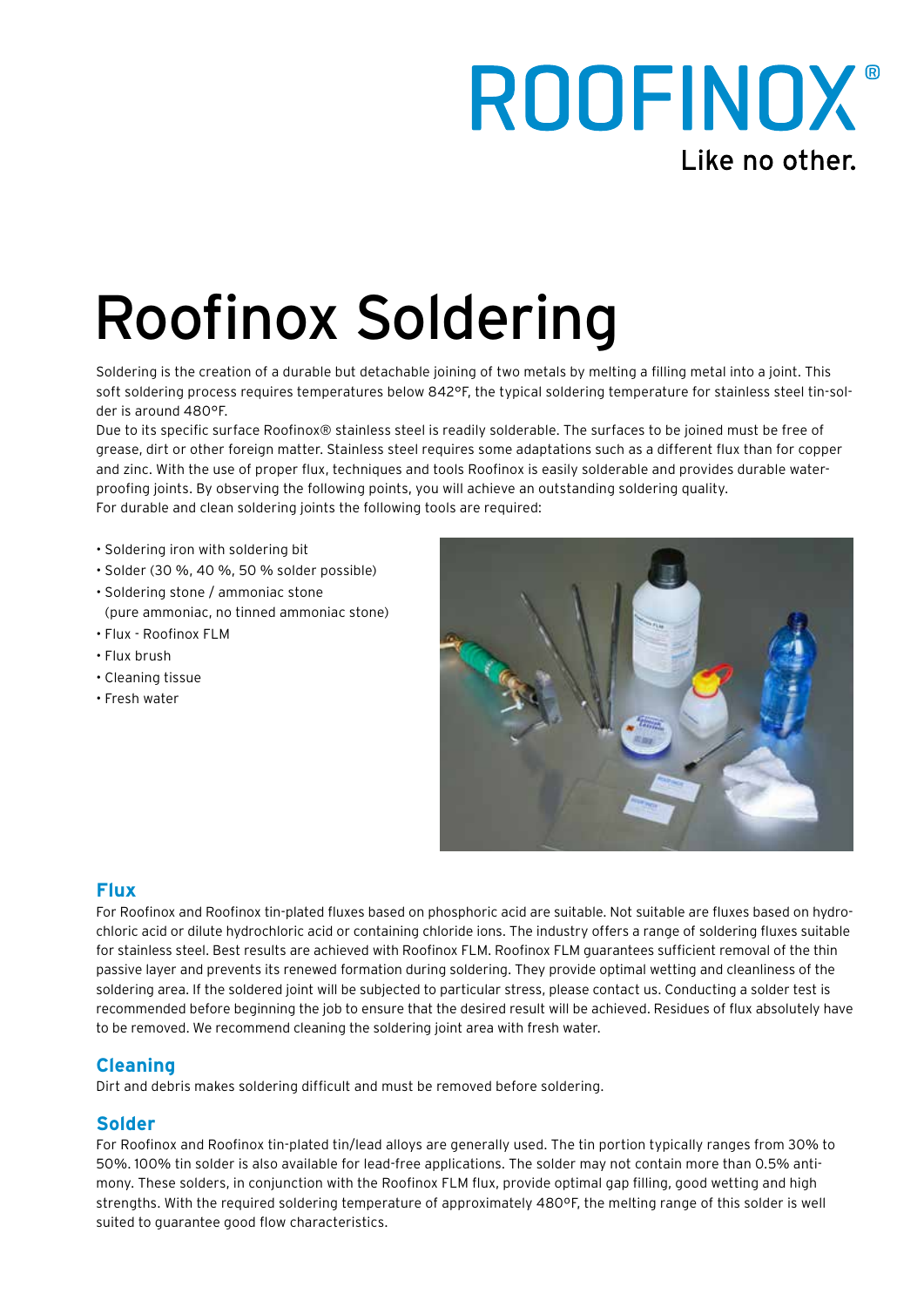#### **Soldering iron**

Soldering irons with a minimum weight of .77lb assure sufficient heat storage, a weight of 1lb and higher is better suitable. The broad bearing surface (.2'') of the soldering iron is important to assure even heat transfer onto the soldering joint. This quality is guaranteed with the appropriate care of the soldering iron.

#### **Soldering joint**

According to professional regulations soldering joints should be overlapping .4'' to .6''. Larger overlapping is not recommended as it can't be soldered properly and flux will remain in the overlap. This residue in combination with water will leak from the overlap and can discolor or cause streaking on the surface.

#### **Soldering gap**

The optimal soldering gap width is approximately .0012''. This enables maximum gap filling through capillary filling pressure. The soldering gap must not expand in the flow direction. It must be constant or narrow slightly.

#### **Riveting**

Joins on gutters, attachment joins etc. are subjected to stronger mechanical stress, therefore a mechanical join (rivet) is necessary. In this instance, solder has predominantly a sealing function. We recommend stainless steel rivets or Roofinox tin-plated stainless steel rivets that facilitate soldering.

#### **Working instructions**

Roofinox provides low thermal ductility, this requires a lower soldering temperature and sectional working. This should prevent overheating of the soldering area and thus preventing the solder from solidifying. The following working sequence is recommended:

#### **1. Heating the soldering iron**

Preheat the soldering iron including soldering bit to a temperature of approx. 480°F. A simple test will tell if you have reached the right temperature.



a. Soldering bit too hot: heavy smoke formation when dipping the soldering bit into salmiak stone (ammonium chloride / soldering stone)

b. Soldering bit at right temperature: smoke formation as of burning cigarette (approx. temperature 480°F)

c. Soldering bit too cold: no or very little smoke formation As soon as the appropriate temperature is reached, lower the flame of the burner and keep this temperature.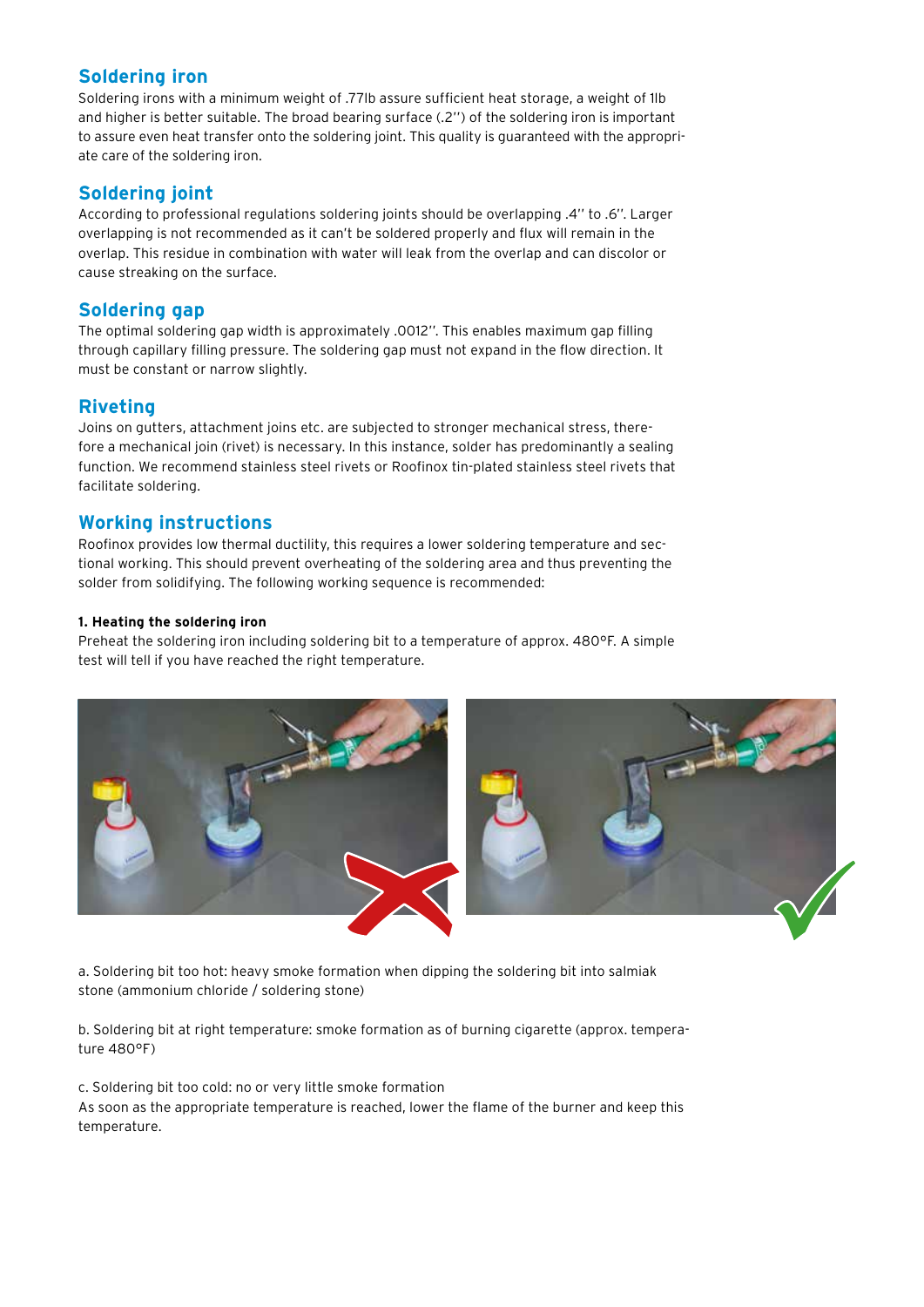#### **2. Tinning of soldering iron**

Before starting soldering cover the soldering bit with tin. To achieve this, clean the soldering bit in soldering stone and melt a thin layer of solder onto the bit.

#### **3. Applicating flux**

Apply flux with a brush along the joint. This dissolves the passive layer and enables the bonding of solder and metal surface.



#### **4. Tacking / riveting**

Tack the two metals along the joint by applying solder. This will keep the two metals in position and will allow for a smooth soldering process.





Melt solder on soldering bit Transfer solder to the tack spot and press the solder bar to the tack spot



Press the solder rod until the solder has cooled off and joins the metals, lift the soldering bit for faster cooling

#### **5. Soldering**

The main process aims at waterproofing and joining the two metal elements. Draw a continuous joint with molten solder. This will create a durable and waterproof joint.



Melt solder, transfer to joint and draw a seam through a continuous movement.



Repeat until soldering joint is completed.



You can see if solder has cooled off enough when the solder surface tarnishes.